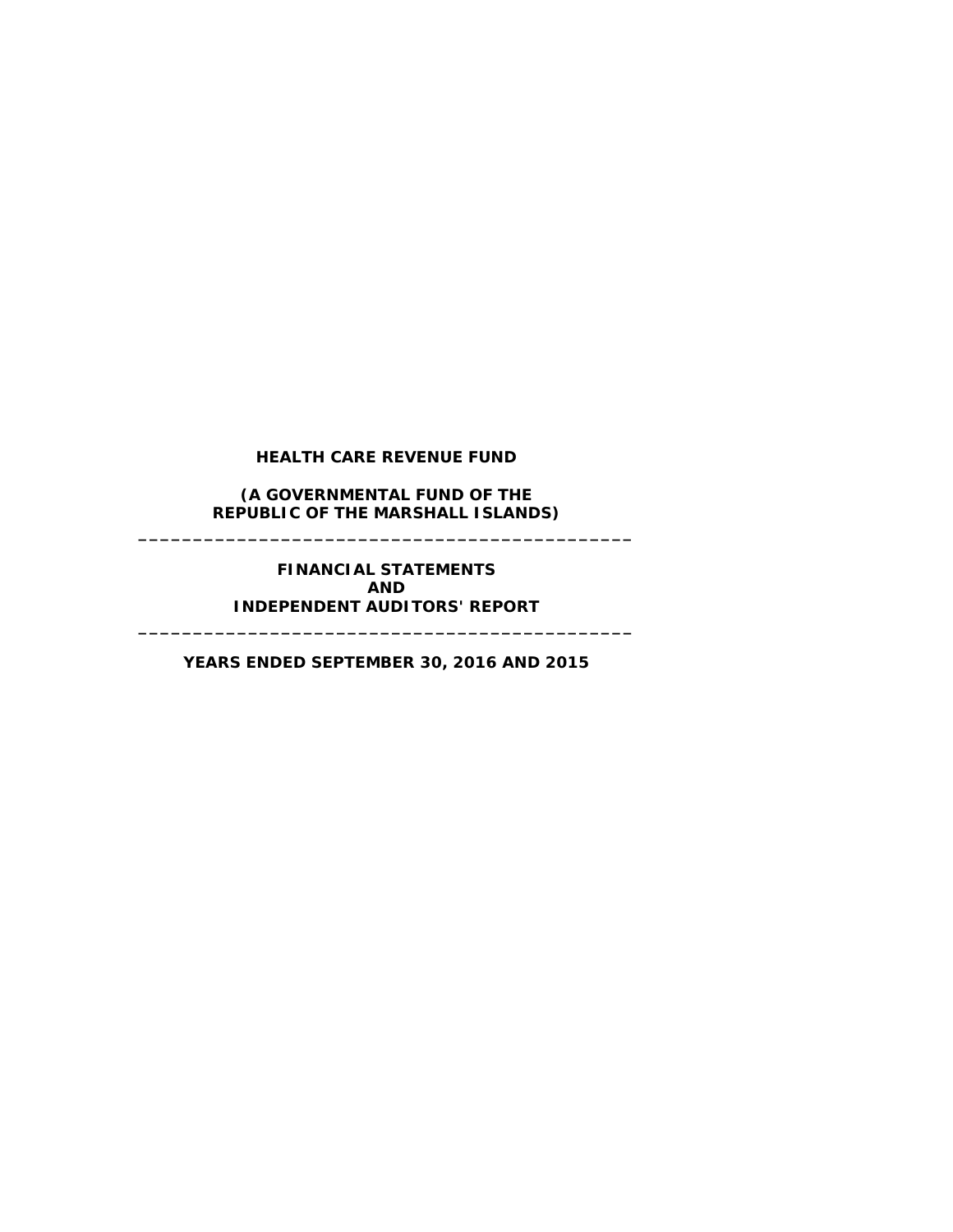#### Years Ended September 30, 2016 and 2015 Table of Contents

|      |                                                                                                                                                                                            | Page No. |
|------|--------------------------------------------------------------------------------------------------------------------------------------------------------------------------------------------|----------|
| L.   | INDEPENDENT AUDITORS' REPORT                                                                                                                                                               | 1        |
| Н.   | <b>FINANCIAL STATEMENTS:</b>                                                                                                                                                               |          |
|      | <b>Balance Sheets</b>                                                                                                                                                                      | 3        |
|      | Statements of Revenues, Expenditures and Changes in Fund Balance                                                                                                                           | 4        |
|      | Notes to Financial Statements                                                                                                                                                              | 5        |
| III. | INDEPENDENT AUDITORS' REPORT ON COMPLIANCE WITH<br>LAWS AND REGULATIONS                                                                                                                    |          |
|      | Independent Auditors' Report on Internal Control Over Financial<br>Reporting and on Compliance and Other Matters Based on an<br>Audit of Financial Statements Performed in Accordance with |          |
|      | Government Auditing Standards                                                                                                                                                              | 11       |
|      | Schedule of Findings and Responses                                                                                                                                                         | 13       |
|      | Unresolved Prior Year Findings                                                                                                                                                             | 16       |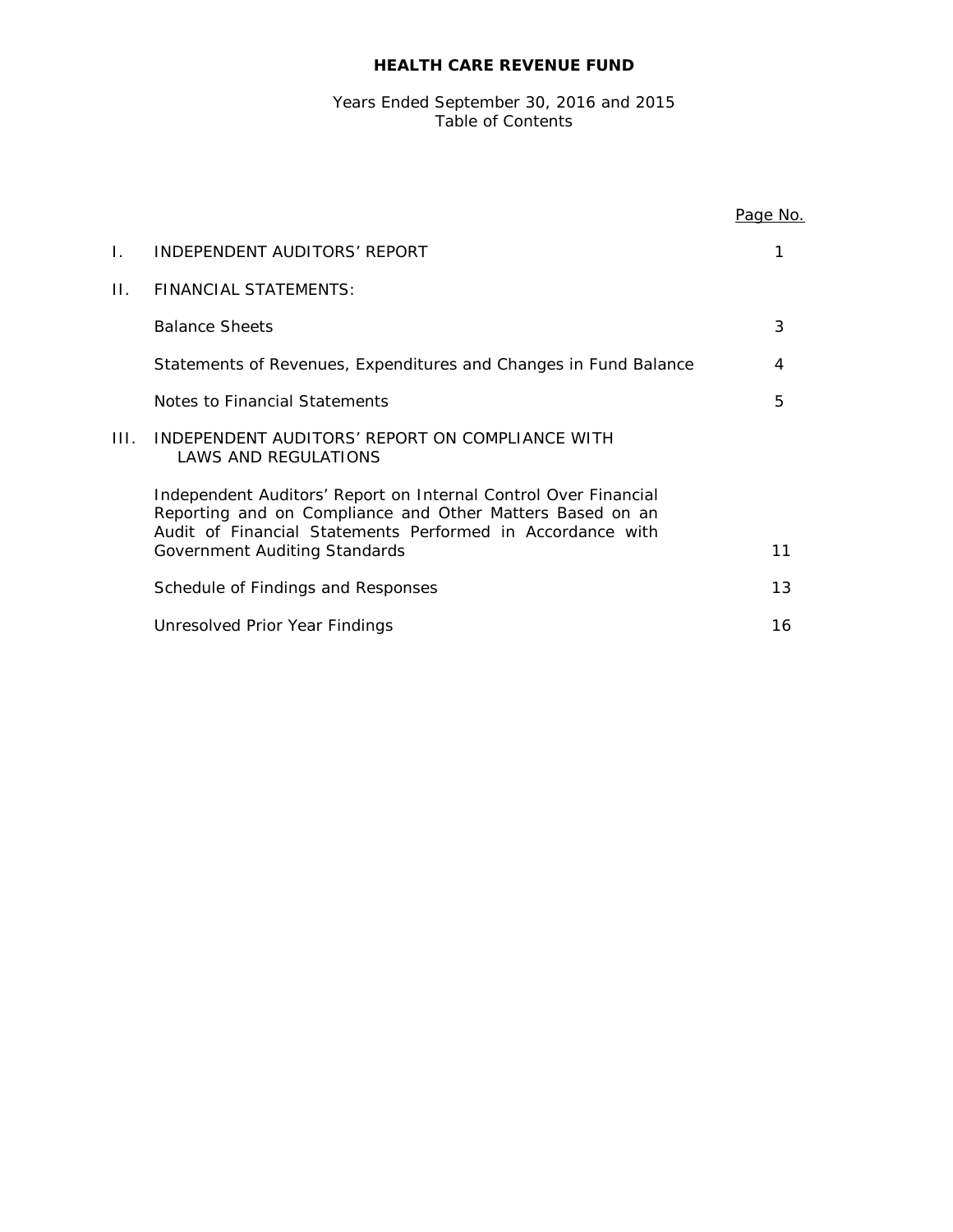# **Deloitte.**

Deloitte & Touche LLP 361 South Marine Corps Drive Tamuning, GU 96913 USA

Tel: +1 (671) 646-3884 Fax: +1 (671) 649-4265

www.deloitte.com

# **INDEPENDENT AUDITORS' REPORT**

Honorable Kalani Kaneko Minister of Health Republic of the Marshall Islands:

#### **Report on the Financial Statements**

We have audited the accompanying financial statements of the Health Care Revenue Fund, a governmental fund of the Republic of the Marshall Islands, which comprise the balance sheets as of September 30, 2016 and 2015, and the related statements of revenues, expenditures, and changes in fund balance for the years then ended, and the related notes to the financial statements.

#### *Management's Responsibility for the Financial Statements*

Management is responsible for the preparation and fair presentation of these financial statements in accordance with accounting principles generally accepted in the United States of America; this includes the design, implementation, and maintenance of internal control relevant to the preparation and fair presentation of financial statements that are free from material misstatement, whether due to fraud or error.

#### *Auditors' Responsibility*

Our responsibility is to express an opinion on these financial statements based on our audits. We conducted our audits in accordance with auditing standards generally accepted in the United States of America and the standards applicable to financial audits contained in *Government Auditing Standards*, issued by the Comptroller General of the United States. Those standards require that we plan and perform the audit to obtain reasonable assurance about whether the financial statements are free from material misstatement.

An audit involves performing procedures to obtain audit evidence about the amounts and disclosures in the financial statements. The procedures selected depend on the auditor's judgment, including the assessment of the risks of material misstatement of the financial statements, whether due to fraud or error. In making those risk assessments, the auditor considers internal control relevant to the entity's preparation and fair presentation of the financial statements in order to design audit procedures that are appropriate in the circumstances, but not for the purpose of expressing an opinion on the effectiveness of the entity's internal control. Accordingly, we express no such opinion. An audit also includes evaluating the appropriateness of accounting policies used and the reasonableness of significant accounting estimates made by management, as well as evaluating the overall presentation of the financial statements.

We believe that the audit evidence we have obtained is sufficient and appropriate to provide a basis for our audit opinion.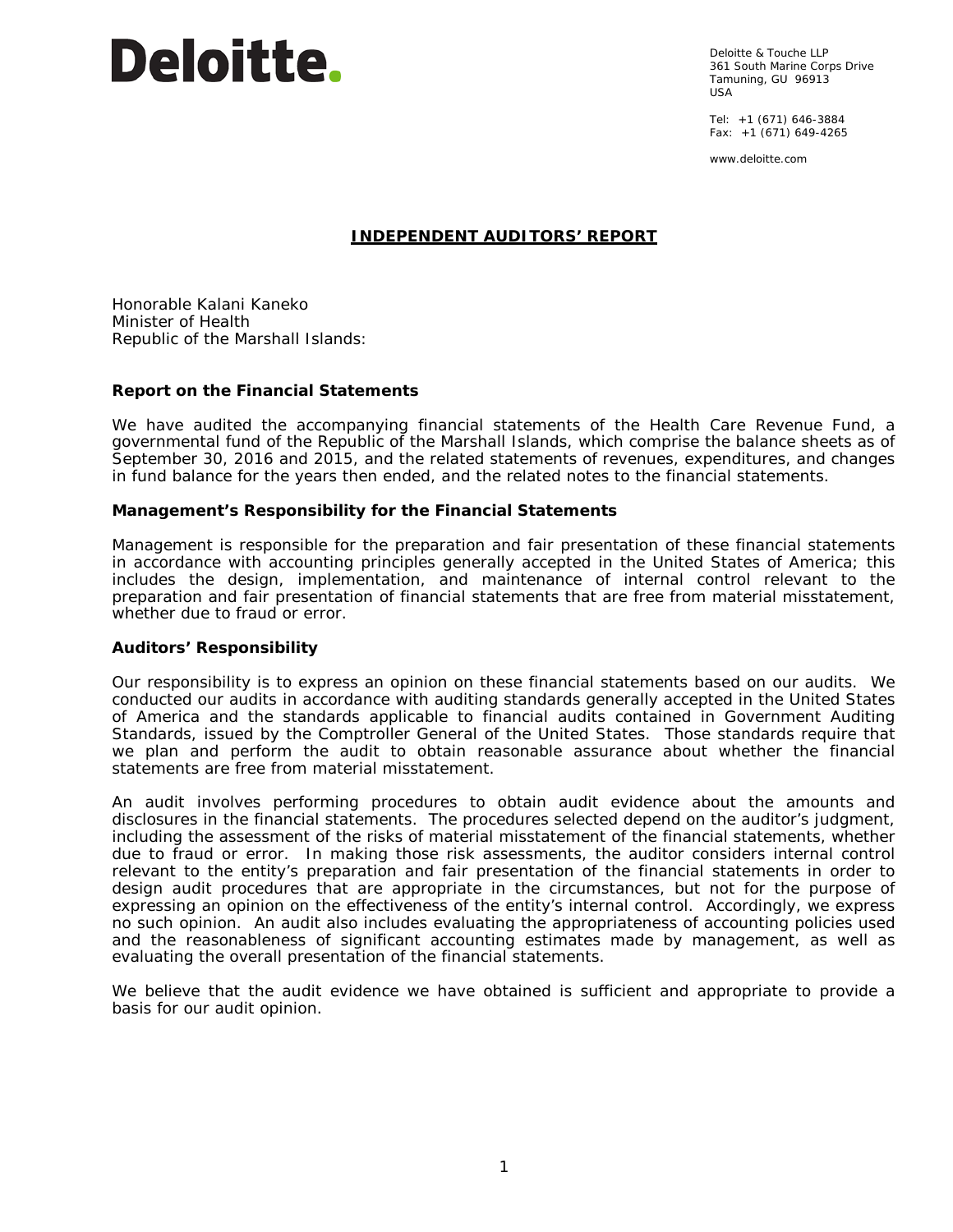# *Opinion*

In our opinion, the financial statements referred to above present fairly, in all material respects, the financial position of the Health Care Revenue Fund as of September 30, 2016 and 2015, and the results of its operations for the years then ended in accordance with accounting principles generally accepted in the United States of America.

#### *Emphasis of Matter - Reporting Entity*

As discussed in Note 1 to the financial statements, the financial statements referred to above present only the Health Care Revenue Fund and are not intended to present fairly the financial position and results of operations of the Republic of the Marshall Islands in conformity with accounting principles generally accepted in the United States of America. Our opinion is not modified with respect to this matter.

#### **Other Reporting Required by** *Government Auditing Standards*

In accordance with *Government Auditing Standards*, we have also issued our report dated May 12, 2017, on our consideration of the Health Care Revenue Fund's internal control over financial reporting and on our tests of its compliance with certain provisions of laws, regulations, contracts, and grant agreements and other matters. The purpose of that report is to describe the scope of our testing of internal control over financial reporting and compliance and the results of that testing, and not to provide an opinion on internal control over financial reporting or on compliance. That report is an integral part of an audit performed in accordance with *Government Auditing Standards* in considering the Health Care Revenue Fund's internal control over financial reporting and compliance.

loite Nachell

May 12, 2017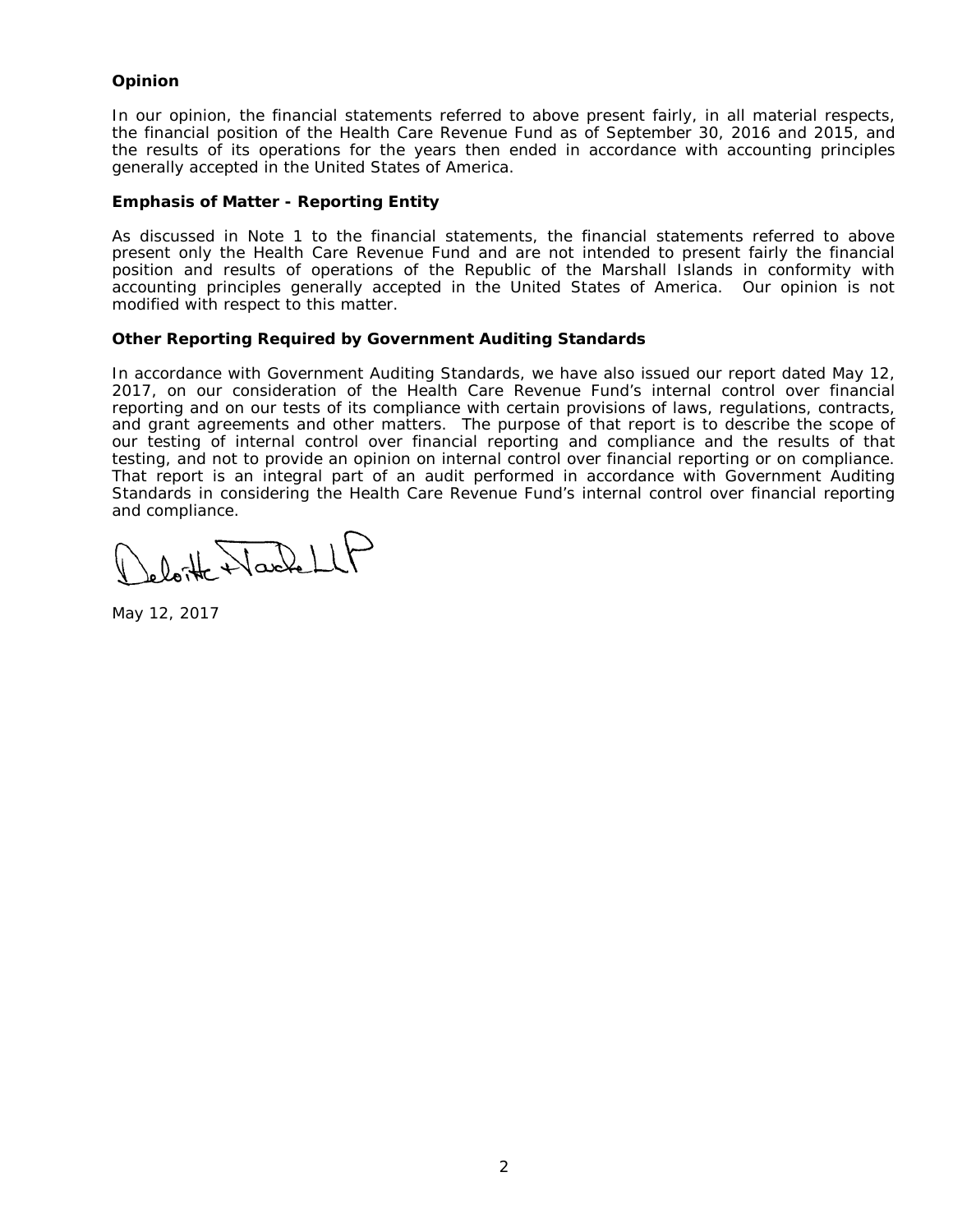# Balance Sheets September 30, 2016 and 2015

|                                      | 2016            | 2015            |
|--------------------------------------|-----------------|-----------------|
| <b>ASSETS</b>                        |                 |                 |
| Cash                                 | 2,503,360<br>\$ | \$<br>1,689,850 |
| Receivables:                         |                 |                 |
| Patients                             | 5,931,943       | 5,859,027       |
| <b>Affiliates</b>                    | 3,632,944       | 4,117,440       |
| Employees                            | 26,054          | 51,091          |
| Other                                | 25,298          | 11,078          |
|                                      | 9,616,239       | 10,038,636      |
| Less allowance for doubtful accounts | (5,931,943)     | (5,859,027)     |
|                                      | 3,684,296       | 4,179,609       |
| Prepayments                          | 96,344          | 84,550          |
| <b>Total assets</b>                  | 6,284,000<br>\$ | 5,954,009<br>\$ |
| <b>LIABILITIES AND FUND BALANCE</b>  |                 |                 |
| Liabilities:                         |                 |                 |
| Accounts payable                     | \$<br>338,626   | \$<br>342,366   |
| Other liabilities and accruals       | 126,510         | 67,258          |
| Payable to affiliates                | 28,846          | 15,320          |
| <b>Total liabilities</b>             | 493,982         | 424,944         |
| Contingency                          |                 |                 |
| Fund balance:                        |                 |                 |
| Non-spendable:                       |                 |                 |
| Inventory and prepaid amounts        | 96,344          | 84,550          |
| Committed for:                       |                 |                 |
| Health services                      | 5,693,674       | 5,444,515       |
| Total fund balance                   | 5,790,018       | 5,529,065       |
| Total liabilities and fund balance   | 6,284,000<br>\$ | 5,954,009<br>\$ |

See accompanying notes to financial statements.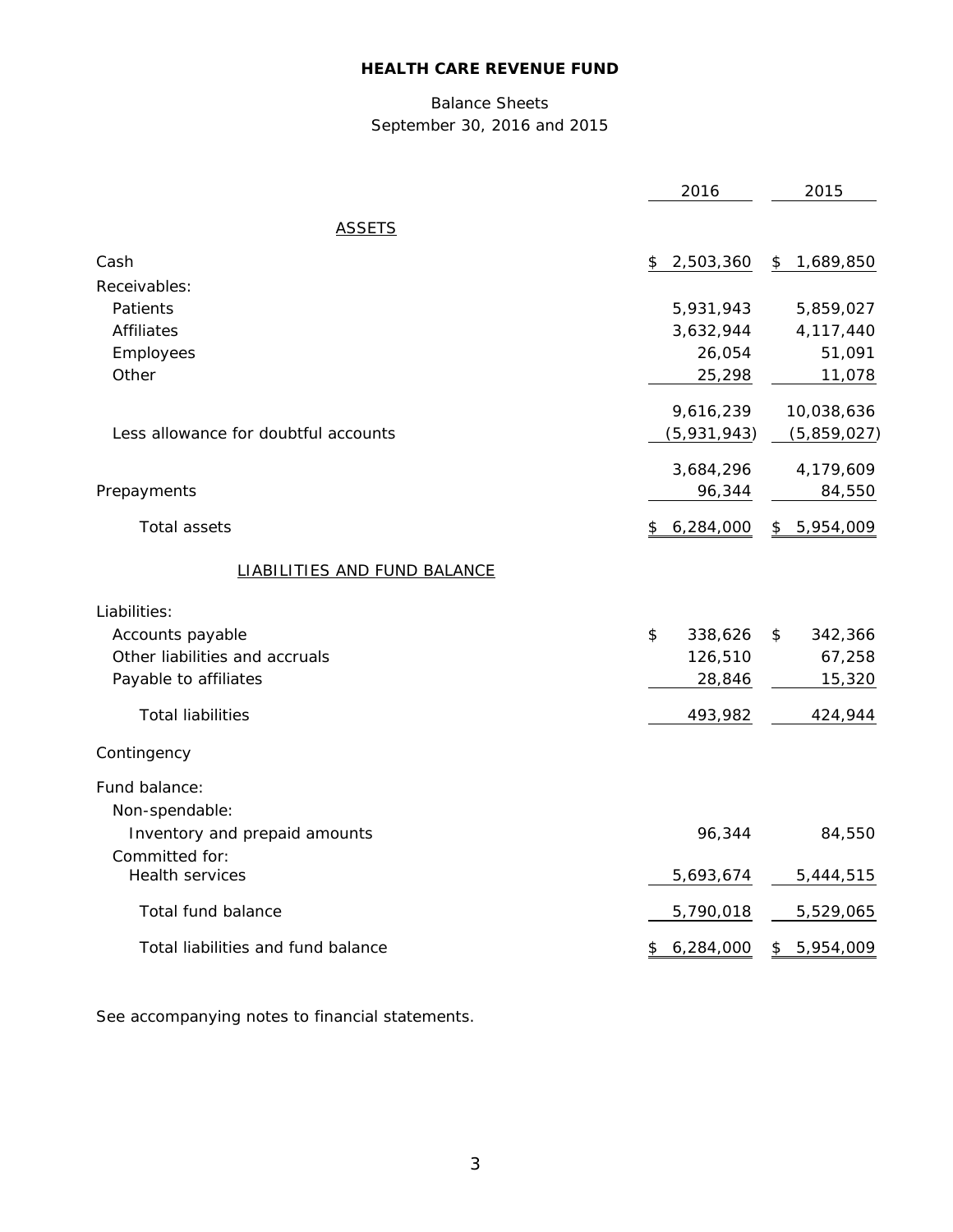# Statements of Revenues, Expenditures, and Changes in Fund Balance Year Ended September 30, 2016 and 2015

|                                                     | 2016            | 2015            |
|-----------------------------------------------------|-----------------|-----------------|
| Revenues:                                           |                 |                 |
| Hospital charges                                    | \$<br>392,237   | \$<br>396,763   |
| Grants                                              | 337,289         | 386,951         |
| Other                                               | 21,353          | 13,562          |
| Total revenues                                      | 750,879         | 797,276         |
| Expenditures:                                       |                 |                 |
| Pharmaceutical                                      | 1,805,571       | 1,680,053       |
| Medical supplies                                    | 1,396,609       | 1,437,035       |
| Hospital equipment                                  | 155,991         | 252,981         |
| Grants and subsidies                                | 52,640          | 44,051          |
| Freight and delivery                                | 19,265          | 6,150           |
| Professional and consulting fees                    | 10,214          | 42,316          |
| Administrative:                                     |                 |                 |
| Salaries and wages                                  | 186,651         | 203,270         |
| Travel                                              | 86,407          | 63,975          |
| Training                                            | 67,059          | 56,932          |
| Laboratory fees                                     | 58,026          |                 |
| Office equipment                                    | 4,862           | 14,664          |
| Communications                                      | 2,845           | 2,966           |
| Supplies                                            | 2,697           | 5,345           |
| Bad debt                                            |                 | 1,004           |
| Other administrative costs                          | 58,661          | 55,434          |
| <b>Total expenditures</b>                           | 3,907,498       | 3,866,176       |
| Deficiency of revenues under expenditures           | (3, 156, 619)   | (3,068,900)     |
| Other financing sources (uses):                     |                 |                 |
| Contributions from the Marshall Islands Health Fund | 3,450,506       | 3,497,210       |
| Contributions to RepMar's General Fund              | (32, 934)       |                 |
| Total other financing sources (uses), net           | 3,417,572       | 3,497,210       |
| Net change in fund balance                          | 260,953         | 428,310         |
| Fund balance at beginning of year                   | 5,529,065       | 5,100,755       |
| Fund balance at end of year                         | \$<br>5,790,018 | \$<br>5,529,065 |

See accompanying notes to financial statements.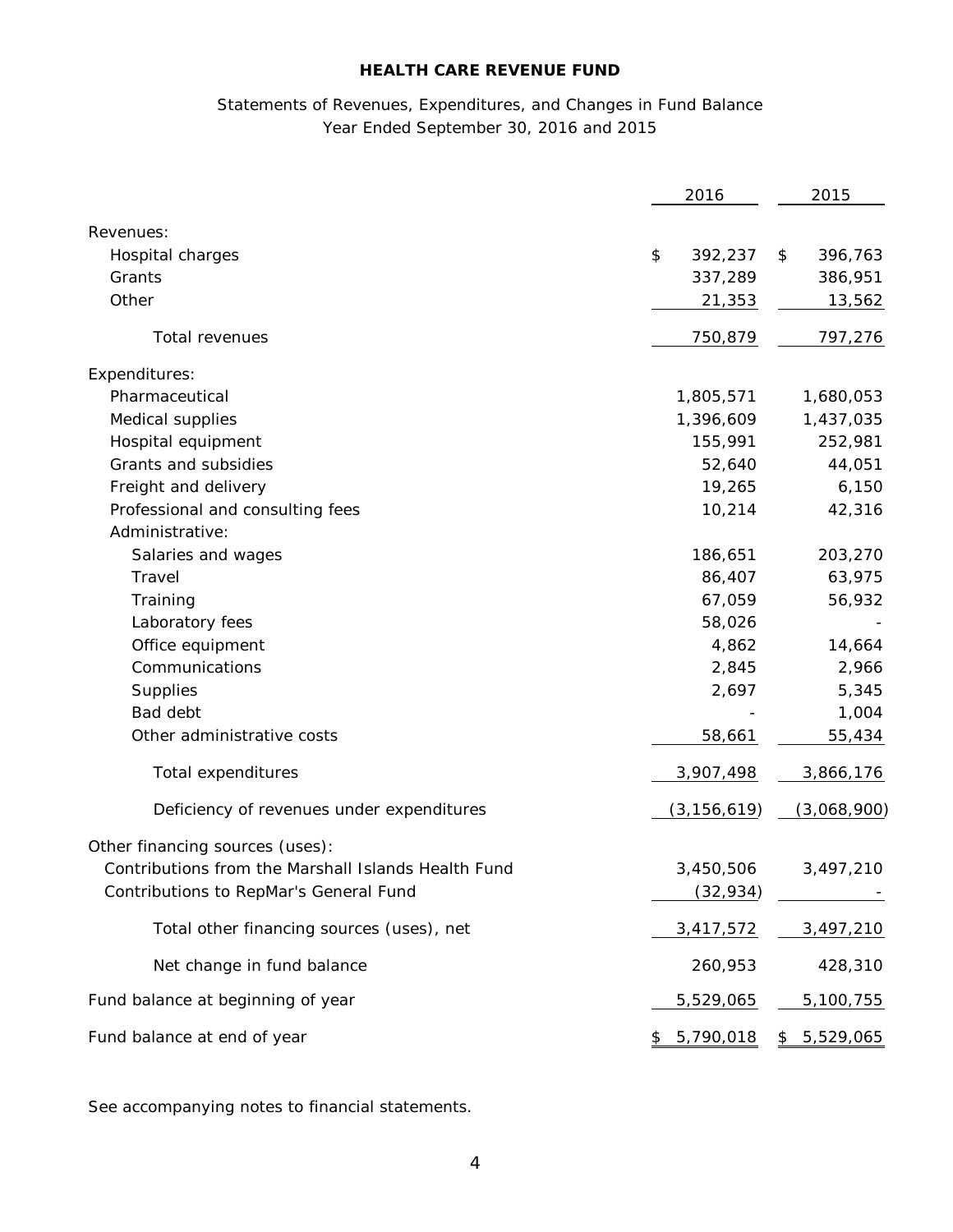Notes to Financial Statements September 30, 2016 and 2015

#### (1) Reporting Entity

The Health Care Revenue Fund (the Fund), a governmental fund of the Republic of the Marshall Islands (RepMar), was established pursuant to the Marshall Islands Health Care Revenue Fund Act of 2001. Administration, control and management of the Fund were transferred from the Marshall Islands Social Security Administration (MISSA) to RepMar's Ministry of Health (MOH). The Fund's enabling legislation also requires that 55% of contributions collected by the Basic Health Benefits Plan be transferred, on a quarterly basis, to the Fund. The 55% distribution should be made after deducting the 10% costs associated with the administration of MOH Health Fund. The Fund was established to use funds, provided through appropriation by the Nitijela of RepMar and revenue received from hospital charges and other health care charges collected by MOH, for the purchase of drugs, medical supplies and equipment and the provision and administration of other health services.

The accompanying financial statements relate solely to those accounting records maintained by the Fund, and do not incorporate any accounts related to RepMar's Ministry of Health or any other departments or agencies of RepMar that may be accounted for by RepMar's Treasury. The Fund is considered to be a blended component unit (governmental fund typespecial revenue fund) of RepMar.

#### (2) Summary of Significant Accounting Policies

The accompanying financial statements have been prepared in accordance with accounting principles generally accepted in the United States of America (GAAP) as applied to governmental units. The Governmental Accounting Standards Board (GASB) is the recognized standard-setting body for establishing governmental accounting and financial reporting principles. The more significant of the Fund's accounting policies are described below.

#### Measurement Focus and Basis of Accounting

The Fund reports its financial position and the results of operations in one governmental fund. A fund is a separate accounting entity with a self-balancing set of accounts. They are concerned only with the measurement of financial position and are not involved with measurement of results of operations. Fund accounting is designed to demonstrate legal compliance and to aid financial management by segregating transactions related to certain government functions or activities. Governmental funds are used to account for all or most of a government's general activities, including the collection and disbursement of earmarked monies (special revenue funds).

#### Basis of Presentation

The accounting and financial reporting treatment applied to a fund is determined by its measurement focus. All governmental funds are accounted for using a current financial resources measurement focus. With this measurement focus, only current assets and current liabilities generally are included in the balance sheet. Operating statements of these funds present increases (i.e., revenues and other financing sources) and decreases (i.e., expenditures and other financing uses) in fund balance.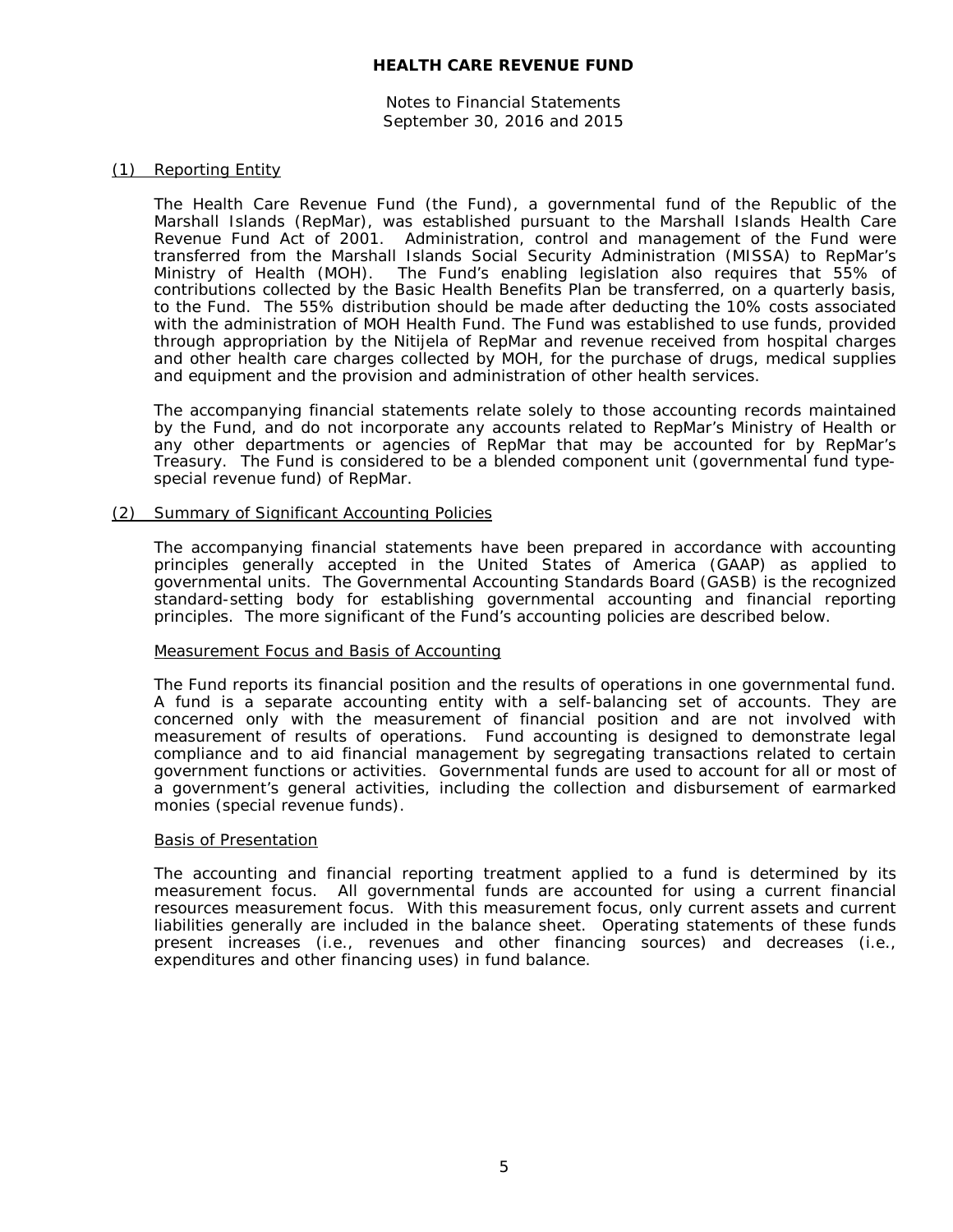Notes to Financial Statements September 30, 2016 and 2015

#### (2) Summary of Significant Accounting Policies, Continued

#### Basis of Presentation, Continued

The modified accrual basis of accounting is used by all governmental fund types. Under the modified accrual basis of accounting, revenues are recognized when susceptible to accrual (i.e., when they become both measurable and available). "Measurable" means the amount of the transaction can be determined and "available" means collectible within the current period or soon enough thereafter to be used to pay liabilities of the current period. For this purpose, the Fund considers revenues to be available if they are collected within 90 days of the end of the current fiscal period. Expenditures are recorded when the related fund liability is incurred. Significant revenues susceptible to accrual include revenue received from hospital charges and other health care charges collected by the Ministry of Health as well as grants, gifts and donations.

#### Budget

An annual appropriated budget has not been formally adopted on a legal basis or a basis consistent with GAAP. Accordingly, a budget to actual presentation is not required or presented.

#### Cash

The deposit and investment policies of the Fund are governed by 3 MIRC 7, *Investments of Public Funds*, and 11 MIRC 1, *Financial Management*. Custodial credit risk is the risk that in the event of a bank failure, the Fund's deposits may not be returned to it. Such deposits are not covered by depository insurance and are either uncollateralized or collateralized with securities held by the pledging financial institution or held by the pledging financial institution but not in the depositor-government's name. The Fund does not have a deposit policy for custodial credit risk.

For the purposes of the balance sheets, cash is defined as cash in checking and savings accounts. As of September 30, 2016 and 2015, the carrying amounts of the Fund's total cash were \$2,503,360 and \$1,689,850, respectively, and the corresponding bank balances were \$2,548,625 and \$1,745,533, respectively. Of the bank balances, \$2,300,516 and \$2,548,625 and \$1,745,533, respectively. \$1,534,717, respectively, are maintained in a financial institution subject to Federal Deposit Insurance Corporation (FDIC) insurance with the remaining amounts of \$248,109 and \$210,816, respectively, being maintained in a financial institution not subject to depository insurance. As of September 30, 2016 and 2015, bank deposits in the amount of \$250,000 were FDIC insured. The Fund does not require collateralization of its cash deposits; therefore, deposit levels in excess of FDIC insurance coverage are uncollateralized. Accordingly, these deposits are exposed to custodial credit risk.

#### Receivables

Receivables include amounts due from hospital patients, affiliates, employees, and other sources. These receivables are uncollateralized and non-interest bearing.

The allowance for doubtful accounts is stated at an amount which management believes will be adequate to absorb possible losses on accounts receivable that may become uncollectible based on evaluations of the collectability of these accounts and prior collection experience. Bad debts are written-off against the reserve on the specific identified method.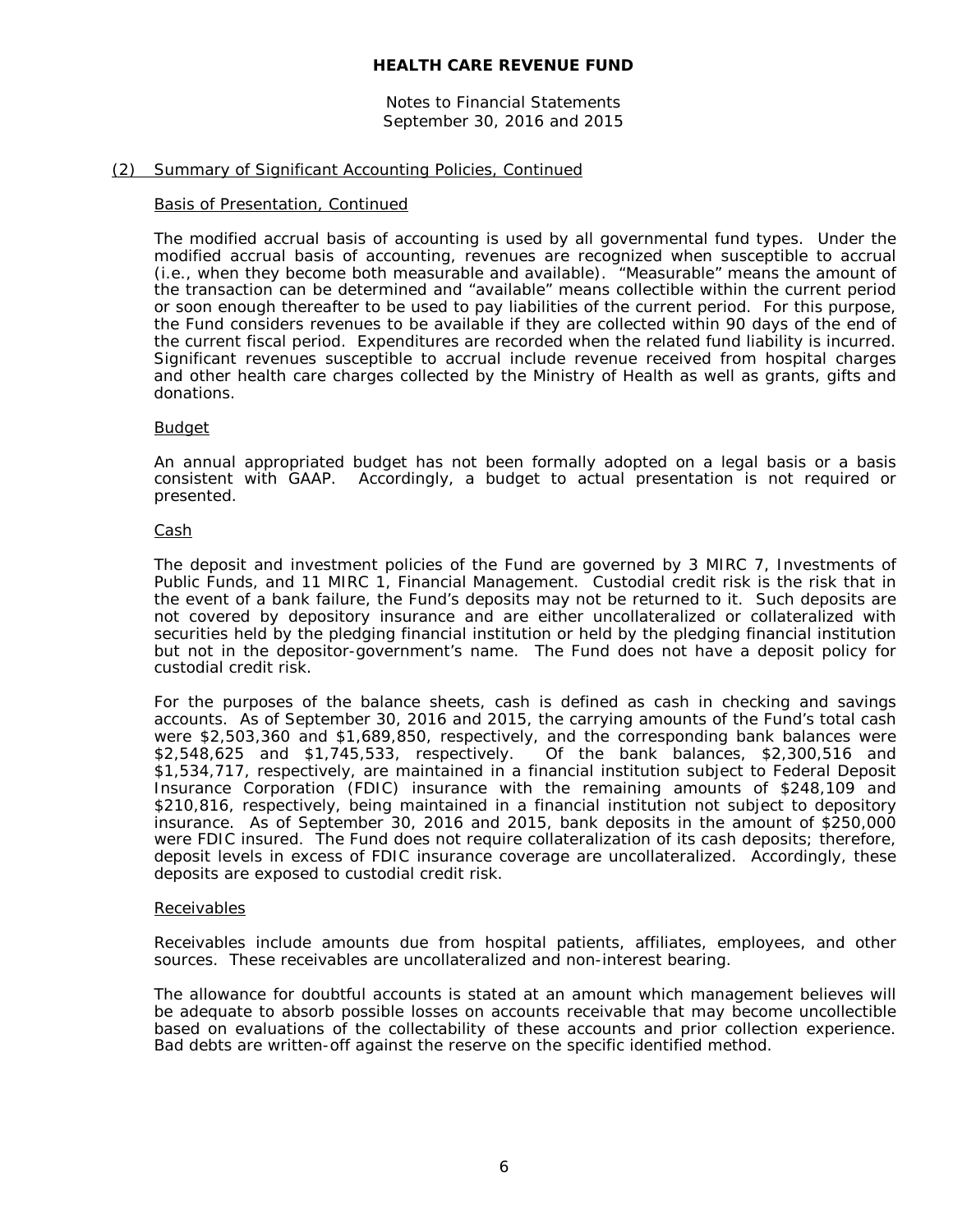Notes to Financial Statements September 30, 2016 and 2015

#### (2) Summary of Significant Accounting Policies, Continued

#### Prepayments

Certain payments made to vendors or persons for goods and services reflect costs applicable to future accounting periods and are recorded as prepaid items in the financial statements.

#### Compensated Absences

The Fund recognizes expenditures for annual leave and sick leave when leave is actually taken. Accordingly, unused annual leave and sick leave are not included as an obligation within the balance sheet unless such leave is expected to be liquidated with expendable available financial resources, at which time expenditures and related fund liabilities would be recognized.

#### Fund Balance

Fund balance classifications are based on the extent to which the Fund is bound to honor constraints on the specific purposes for which amounts in those funds can be spent and are reported under the following fund balance classifications:

- Non-spendable includes fund balance amounts that cannot be spent either because it is not in spendable form or because of legal or contractual constraints.
- Committed includes fund balance amounts that are constrained for specific purposes that are internally imposed by the government through formal action of the highest level of decision making authority and does not lapse at year-end.

Restricted/committed amounts are spent first when both restricted and unrestricted fund balance is available unless there are legal documents/contracts that prohibit doing this. In addition, committed, then assigned, and lastly unassigned amounts of unrestricted fund balance are expended in that order.

A formal minimum fund balance policy has not been adopted.

#### **Taxes**

The Government of RepMar imposes a gross receipts tax of 3% on revenues. The Fund is specifically exempt from this tax.

#### Estimates

The preparation of financial statements in accordance with GAAP requires management to make estimates and assumptions that affect the reported amounts of assets and liabilities and disclosure of contingent assets and liabilities at the date of the financial statements and the reported amounts of revenues and expenditures during the reporting period. Actual results could differ from those estimates.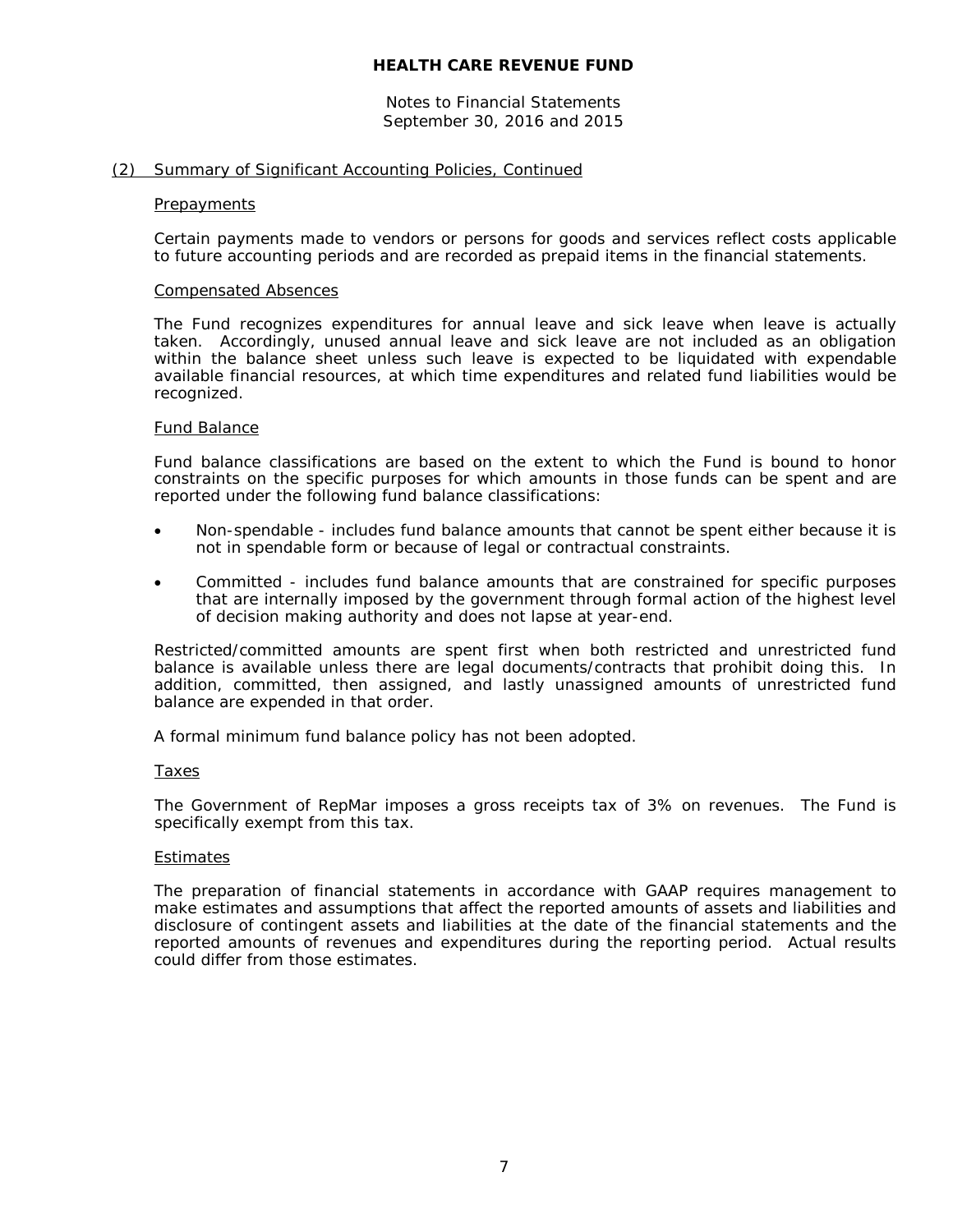Notes to Financial Statements September 30, 2016 and 2015

#### (2) Summary of Significant Accounting Policies, Continued

#### New Accounting Standards

During the year ended September 30, 2016, the Fund implemented the following pronouncements:

- GASB Statement No. 72, *Fair Value Measurement and Application,* which addresses accounting and financial reporting issues related to fair value measurements and requires entities to expand their fair value disclosures by determining major categories of debt and equity securities within the fair value hierarchy on the basis of the nature and risk of the investment.
- GASB Statement No. 76, *The Hierarchy of Generally Accepted Accounting Principles for State and Local Governments*, which eliminates two of the four categories of authoritative GAAP that exist under the existing hierarchy prescribed by Statement No. 55. The two categories that will remain under the new standard are (1) GASB Statements and (2) GASB technical bulletins and implementation guides in addition to AICPA guidance that the GASB clears.
- GASB Statement No. 79, *Certain External Investment Pools and Pool Participants*, addresses for certain external investment pools and their participants the accounting and financial reporting implications that result from changes in the regulatory provisions referenced by previous accounting and financial reporting standards. Those provisions were based on the Investment Company Act of 1940, Rule 2a7. Rule 2a7 contains the Securities and Exchange Commission's regulations that apply to money market funds and were significantly amended in 2014.

The implementation of these statements did not have a material effect on the accompanying financial statements.

In June 2015, GASB issued Statement No. 73, *Accounting and Financial Reporting for Pensions and Related Assets That Are Not Within the Scope of GASB Statement 68, and Amendments to Certain Provisions of GASB Statements 67 and 68*, which aligns the reporting requirements for pensions and pension plans not covered in GASB Statements 67 and 68 with the reporting requirements in Statement 68. The provisions in Statement No. 73 are effective for fiscal years beginning after June 15, 2015, with the exception of the provisions that address employers and governmental nonemployer contributing entities for pensions that are not within the scope of Statement 68, which are effective for fiscal years beginning after June 15, 2016. Management does not believe that the implementation of this statement will have a material effect on the financial statements.

In June 2015, GASB issued Statement No. 74, *Financial Reporting for Postemployment Benefit Plans Other Than Pension Plans*, which replaces Statements No. 43, *Financial Reporting for Postemployment Benefit Plans Other Than Pension Plans*, as amended, and No. 57, *OPEB Measurements by Agent Employers and Agent Multiple-Employer Plans*, and addresses financial reporting requirements for governments whose employees are provided with postemployment benefits other than pensions (other postemployment benefits or OPEB). The provisions in Statement No. 74 are effective for fiscal years beginning after June 15, 2016. Management does not believe that the implementation of this statement will have a material effect on the financial statements.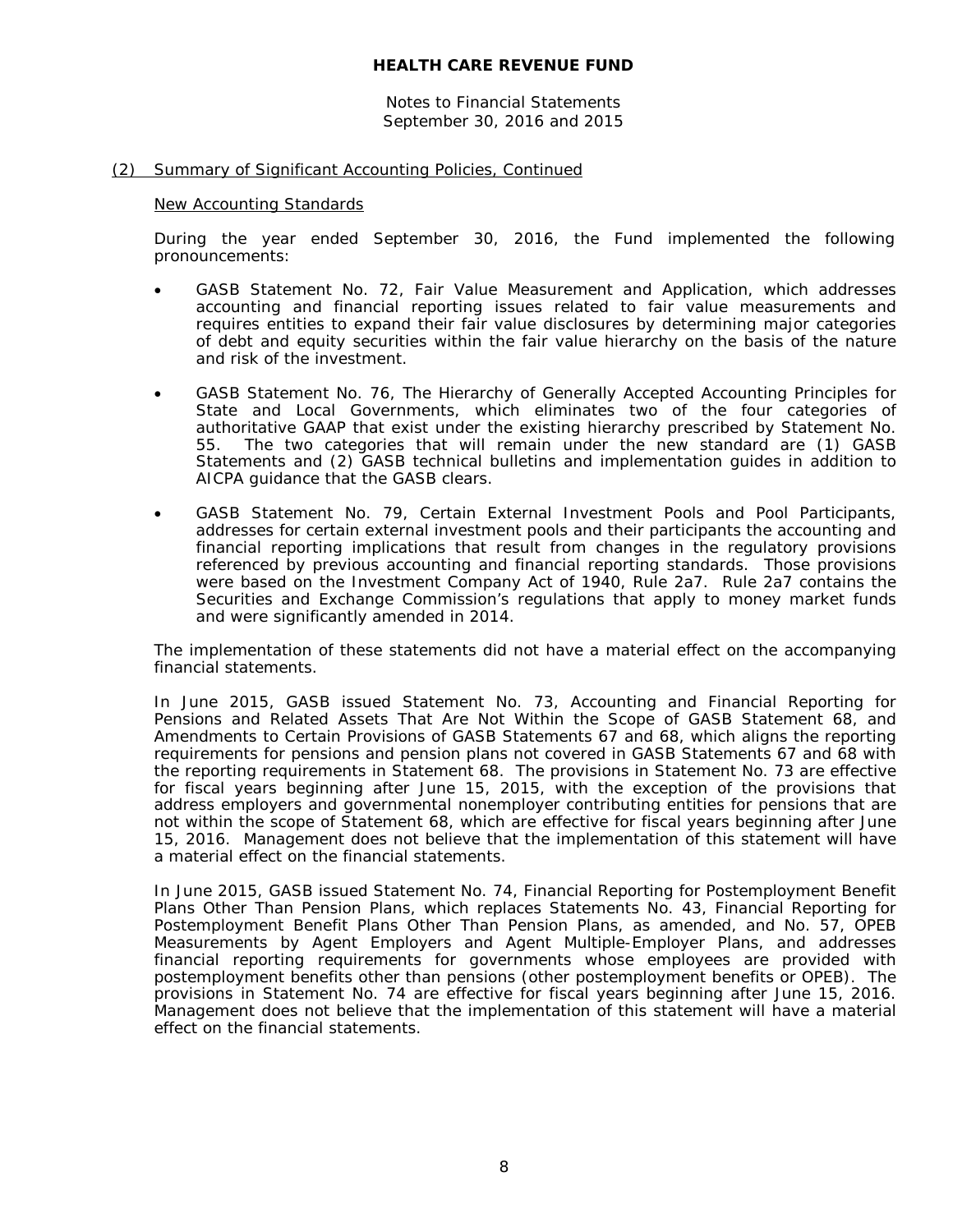Notes to Financial Statements September 30, 2016 and 2015

#### (2) Summary of Significant Accounting Policies, Continued

#### New Accounting Standards, Continued

In June 2015, GASB issued Statement No. 75, *Accounting and Financial Reporting for Postemployment Benefits Other Than Pensions*, which replaces the requirements of Statements No. 45, *Accounting and Financial Reporting by Employers for Postemployment Benefits Other Than Pensions*, as amended, and No. 57, *OPEB Measurements by Agent Employers and Agent Multiple-Employer Plans*, and provides guidance on reporting by governments that provide OPEB to their employees and for governments that finance OPEB for employees of other governments. The provisions in Statement No. 75 are effective for fiscal years beginning after June 15, 2017. Management does not believe that the implementation of this statement will have a material effect on the financial statements.

In August 2015, GASB issued Statement No. 77, *Tax Abatement Disclosures*, which requires governments that enter into tax abatement agreements to disclose certain information about the agreements. The provisions in Statement No. 77 are effective for fiscal years beginning after December 15, 2015. Management does not believe that the implementation of this statement will have a material effect on the financial statements.

In December 2015, GASB issued Statement No. 78, *Pensions Provided through Certain Multiple-Employer Defined Benefit Pension Plans,* which addresses a practice issue regarding the scope and applicability of Statement No. 68, *Accounting and Financial Reporting for Pensions*. The provisions in Statement No. 78 are effective for fiscal years beginning after December 15, 2015. Management does not believe that the implementation of this statement will have a material effect on the financial statements.

In January 2016, GASB issued Statement No. 80, *Blending Requirements for Certain Component Units - an amendment of GASB Statement No. 14,* which improves financial reporting by clarifying the financial statement presentation requirements for certain component units. The provisions in Statement No. 80 are effective for fiscal years beginning after June 15, 2016. Management does not believe that the implementation of this statement will have a material effect on the financial statements.

In March 2016, GASB issued Statement No. 81, *Irrevocable Split-Interest Agreements,* which improves accounting and financial reporting for irrevocable split-interest agreements by providing recognition and measurement guidance for situations in which a government is a beneficiary of the agreement. The provisions in Statement No. 81 are effective for fiscal years beginning after December 15, 2016. Management does not believe that the implementation of this statement will have a material effect on the financial statements.

In March 2016, GASB issued Statement No. 82, *Pension Issues - an amendment of GASB Statements No. 67, No. 68, and No. 73*, which addresses issues regarding (1) the presentation of payroll-related measures in required supplementary information, (2) the selection of assumptions and the treatment of deviations from the guidance in an Actuarial Standard of Practice for financial reporting purposes, and (3) the classification of payments made by employers to satisfy employee (plan member) contribution requirements. The provisions in Statement No. 82 are effective for fiscal years beginning after June 15, 2016. Management does not believe that the implementation of this statement will have a material effect on the financial statements.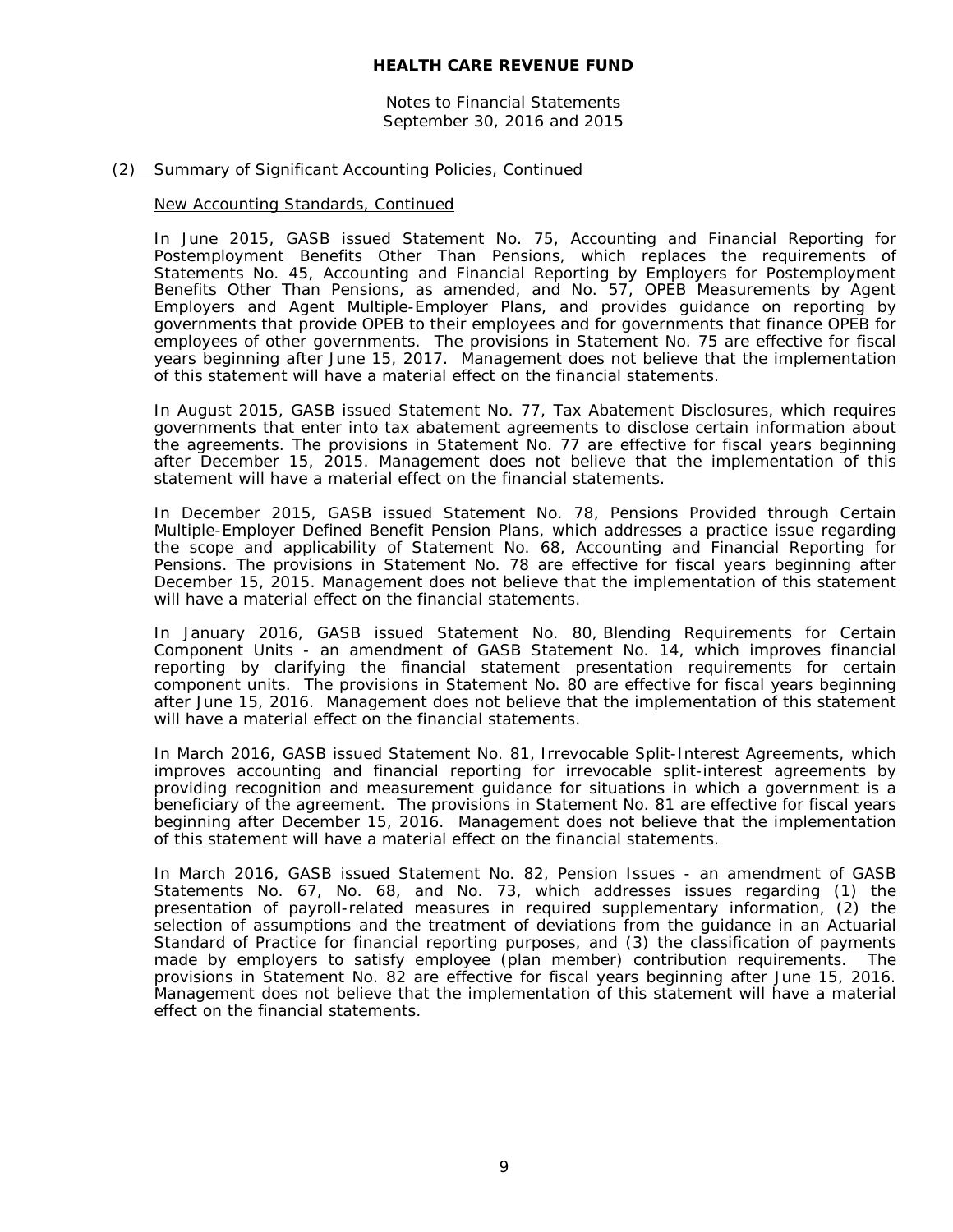Notes to Financial Statements September 30, 2016 and 2015

#### (3) Risk Management

The Fund is exposed to various risks of loss related to torts; theft of, damage to, and destruction of assets; errors and omissions; injuries to employees; and natural disasters. The Fund has elected to purchase commercial insurance from independent third parties for the risks of loss to which it is exposed. Settled claims resulting from these risks have not exceeded commercial insurance coverage in any of the past three fiscal years.

#### (4) Related Party Transactions

The Fund is a governmental fund of RepMar and is therefore affiliated with all RepMar-owned and affiliated entities. The Marshall Islands Health Fund (the Health Fund) is a governmental fund of RepMar established by the Nitijela to provide, pay, or reimburse all or a determined portion of the cost of basic health care obtained at a local health care facility, as an approved off-island medical referral, or as emergency off-island medical care. The Health Fund includes the operations of the Basic Health Benefits Plan, which provides a substantial portion of the Fund's funding.

Receivables from and payables to affiliates as of September 30, 2016 and 2015, are as follows:

|                     |             | 2016     |             | 2015     |  |
|---------------------|-------------|----------|-------------|----------|--|
|                     | Receivables | Payables | Receivables | Payables |  |
| RepMar:             |             |          |             |          |  |
| <b>Health Fund</b>  | \$3,612,944 | \$       | \$4,097,440 |          |  |
| <b>General Fund</b> | 20,000      | 6.499    | 20,000      | 6,084    |  |
| Other               |             | 22,347   |             | 9,236    |  |
|                     | \$3,632,944 | \$28,846 | 4,117,440   | \$15,320 |  |

Contributions from RepMar's Health Fund during the years ended September 30, 2016 and 2015 were \$3,450,506 and \$3,497,210, respectively, representing 55% of collections of the Basic Health Benefits Plan. Receivables from RepMar's Health Fund primarily represent 55% of contributions to the Basic Health Benefits Plan not transferred by the Health Fund at September 30, 2016 and 2015, respectively.

During the year ended September 30, 2016, the Fund transferred \$32,934 to the General Fund in accordance with Public Law 2013-20 for the purpose of funding the operations of the Office of the Auditor General.

#### (5) Contingency

The Fund receives substantially all of its funding from RepMar through collections of the Health Fund's Basic Health Benefits Plan. A significant reduction in the level of this funding, if this were to occur, may have an effect on the Fund's programs and activities.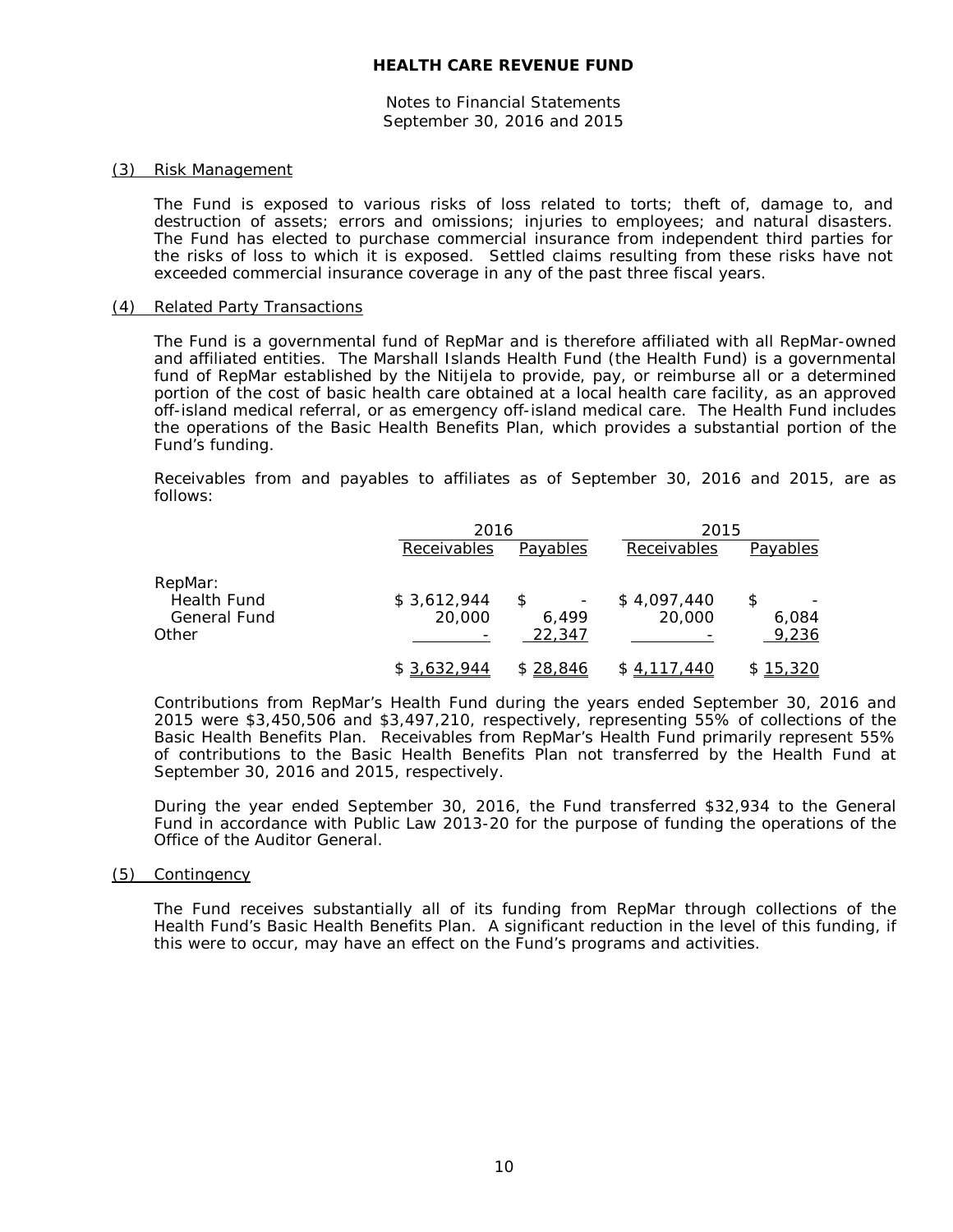

Deloitte & Touche LLP 361 South Marine Corps Drive Tamuning, GU 96913 USA

Tel: +1 (671) 646-3884 Fax: +1 (671) 649-4265

www.deloitte.com

#### **INDEPENDENT AUDITORS' REPORT ON INTERNAL CONTROL OVER FINANCIAL REPORTING AND ON COMPLIANCE AND OTHER MATTERS BASED ON AN AUDIT OF FINANCIAL STATEMENTS PERFORMED IN ACCORDANCE WITH** *GOVERNMENT AUDITING STANDARDS*

Honorable Kalani Kaneko Minister of Health Republic of the Marshall Islands:

We have audited, in accordance with the auditing standards generally accepted in the United States of America and the standards applicable to financial audits contained in *Government Auditing Standards* issued by the Comptroller General of the United States, the financial statements of the Health Care Revenue Fund, which comprise the balance sheet as of September 30, 2016, and the related statement of revenues, expenditures and changes in fund balance for the year then ended, and the related notes to the financial statements, and have issued our report thereon dated May 12, 2017.

#### **Internal Control Over Financial Reporting**

In planning and performing our audit of the financial statements, we considered the Health Care Revenue Fund's internal control over financial reporting (internal control) to determine the audit procedures that are appropriate in the circumstances for the purpose of expressing our opinion on the financial statements, but not for the purpose of expressing an opinion on the effectiveness of the Health Care Revenue Fund's internal control. Accordingly, we do not express an opinion on the effectiveness of the Health Care Revenue Fund's internal control.

A *deficiency in internal control* exists when the design or operation of a control does not allow management or employees, in the normal course of performing their assigned functions, to prevent, or detect and correct, misstatements on a timely basis. A *material weakness* is a deficiency, or a combination of deficiencies, in internal control, such that there is a reasonable possibility that a material misstatement of the entity's financial statements will not be prevented, or detected and corrected on a timely basis. A *significant deficiency* is a deficiency, or a combination of deficiencies, in internal control that is less severe than a material weakness, yet important enough to merit attention by those charged with governance.

Our consideration of internal control was for the limited purpose described in the first paragraph of this section and was not designed to identify all deficiencies in internal control that might be material weaknesses or significant deficiencies. Given these limitations, during our audit we did not identify any deficiencies in internal control that we consider to be material weaknesses. However, material weaknesses may exist that have not been identified.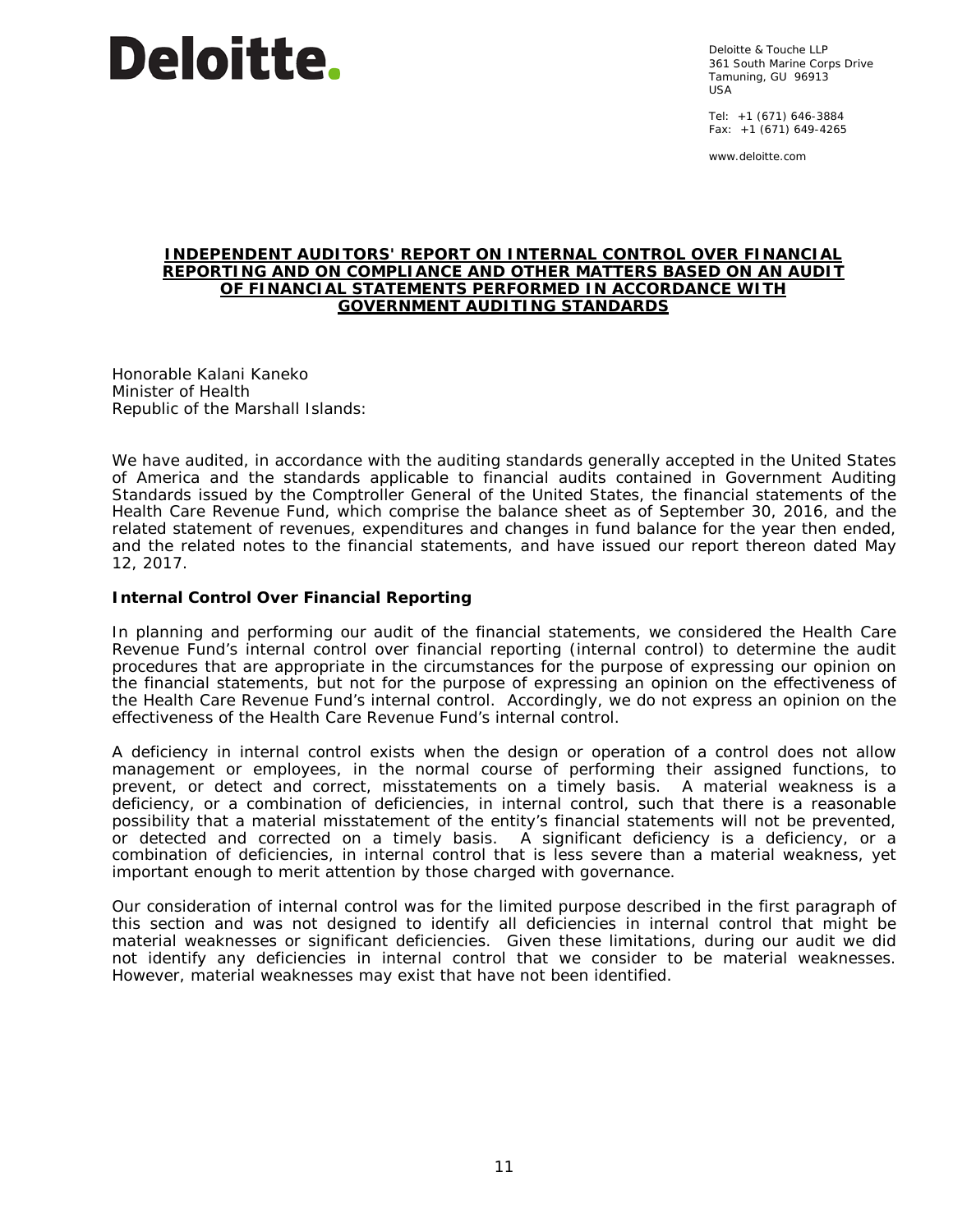# Deloitte.

#### **Compliance and Other Matters**

As part of obtaining reasonable assurance about whether the Health Care Revenue Fund's financial statements are free from material misstatement, we performed tests of its compliance with certain provisions of laws, regulations, contracts, and grant agreements, noncompliance with which could have a direct and material effect on the determination of financial statement amounts. However, providing an opinion on compliance with those provisions was not an objective of our audit, and accordingly, we do not express such an opinion. The results of our tests disclosed instances of noncompliance or other matters that are required to be reported under *Government Auditing Standards* and which are described in the accompanying Schedule of Findings and Responses as item 2016-001.

#### **Health Care Revenue Fund's Responses to Findings**

Health Care Revenue Fund's responses to the findings identified in our audit are described in the accompanying Schedule of Findings and Responses. Health Care Revenue Fund's responses were not subjected to the auditing procedures applied in the audit of the financial statements and, accordingly, we express no opinion on them.

#### **Purpose of this Report**

The purpose of this report is solely to describe the scope of our testing of internal control and compliance and the results of that testing, and not to provide an opinion on the effectiveness of the entity's internal control or on compliance. This report is an integral part of an audit performed in accordance with *Government Auditing Standards* in considering the entity's internal control and compliance. Accordingly, this communication is not suitable for any other purpose.

 $#$  Nackel

May 12, 2017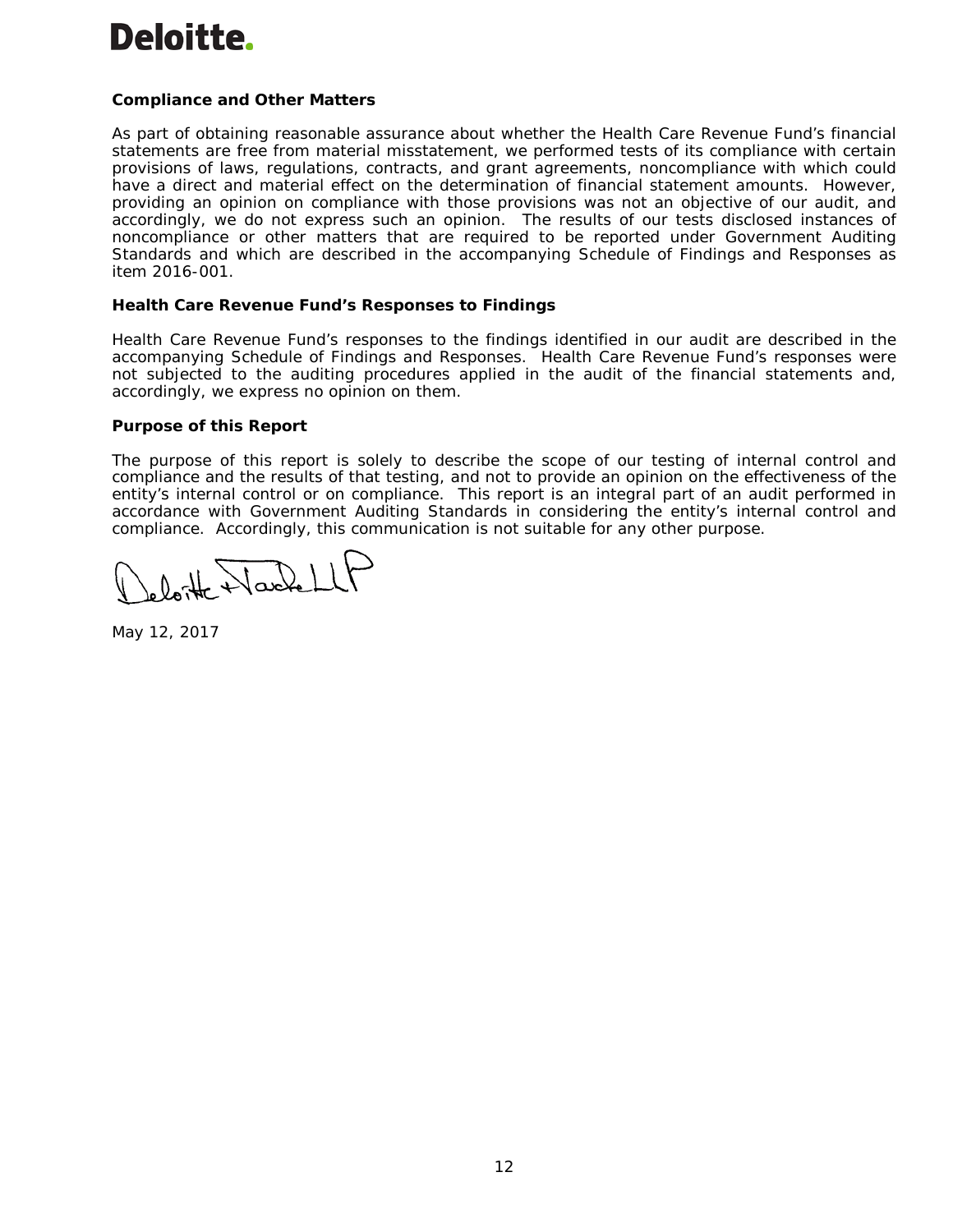Schedule of Findings and Responses Year Ended September 30, 2016

Finding No. 2016-001

Local Noncompliance

Criteria: RepMar's Procurement Code states the following:

- (a) Section 116 subject to the regulations of the Policy Office, the Chief Procurement Officer may delegate authority to designees or to any department, agency, or official.
- (b) Section 124 unless otherwise authorized by law, all Government contracts shall be awarded by competitive sealed bidding.
- (c) Section 127 procurement of goods and services not exceeding \$25,000 may be made in accordance with small purchase procedures promulgated by RepMar's Policy Office; provided, however, that procurement requirements shall not be artificially divided so as to constitute a small purchase under this Section. Small purchase procedures are those relatively simple and informal methods for securing services, supplies, or other property that do not cost more than \$25,000. RepMar's Ministry of Finance has previously declared that if small purchase procedures are used, price or rate quotations shall be obtained from an adequate number of qualified sources.
- (d) Section 128 a contract may be awarded for a supply, service, or construction item without competition when it is determined in writing that there is only one source for the required supply, service, or construction item.
- (e) Section 130 adequate notice of the need for such services shall be given by the Purchasing Agency through a Request for Proposals. The Request for Proposals shall describe the Services required, list and type of information and date required for each offeror, and state the relative importance of particular qualifications.

Condition: We noted the following items where supporting documentation was inadequate to evidence compliance with the procurement process set forth in the criteria:

#### **Pharmaceutical Supplies**

The following purchases and payments appear to represent the potential split of purchase orders:

Two series of processed Purchase Orders (PO) had the same vendor, as follows:

| PO Date  | PO nos. | Amount   |
|----------|---------|----------|
| 06/10/16 | 9074    | \$10,695 |
| 06/13/16 | 9075    | \$16,840 |

\$27,535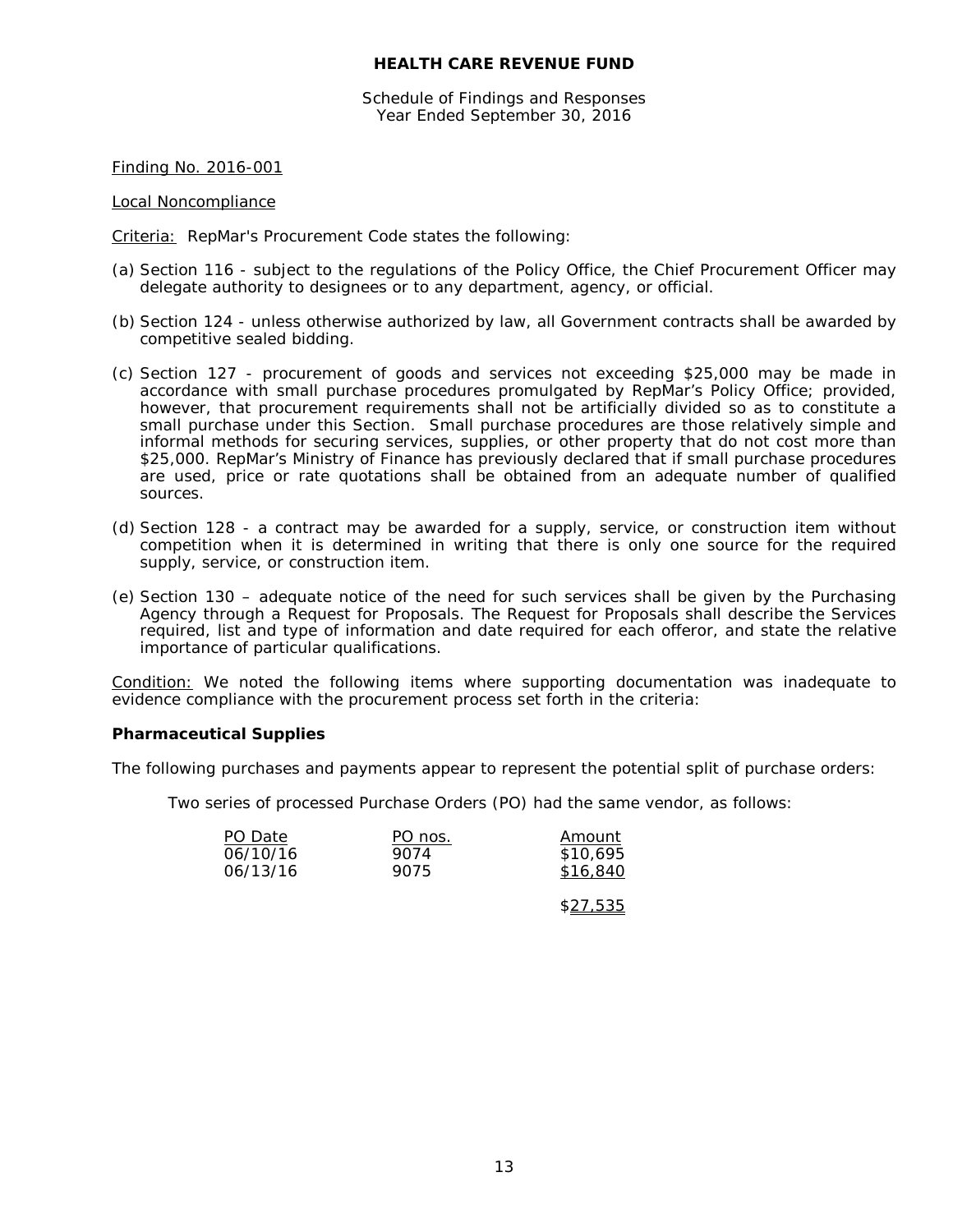Schedule of Findings and Responses, Continued Year Ended September 30, 2016

#### Finding No. 2016-001, Continued

#### Local Noncompliance, Continued

#### **Medical Supplies**

Purchase Requisition (PR) no. 16HCRF-897R in the amount of \$34,320, was not supported by purchase orders (PO) and a minimum of 3 quotations. Further, competitive bidding was necessary since the transaction exceeded the \$25,000 threshold. However, no bid process appears to have occurred and documentation that the transaction went through competitive bidding processes as required by RMI Procurement Code was not provided.

Payment of the following pertain to laboratory services paid to chosen vendor. However, PO from selected vendor and various quotations from other vendors were not on file. Further, there is no justification on how vendor was selected. Please see details below:

| Check no.      | Date                 | Amount               |
|----------------|----------------------|----------------------|
| 15881<br>14851 | 08/29/16<br>01/20/16 | 9.094.69<br>3,568.39 |
|                |                      | \$12,663.08          |

Cause: The cause of the above condition is the lack of adequate internal control policies and procedures requiring documentation of procurement procedures and compliance with RepMar's Procurement Code and Ministry of Finance's policies.

Effect: The effect of the above condition is potential noncompliance with RepMar's Procurement Code and Ministry of Finance policies.

Prior Year Status: Noncompliance with RepMar's Procurement Code was reported as a finding in the audits of the Fund for fiscal years 2005 through 2015.

Recommendation: We recommend that management establish adequate internal control policies and procedures requiring compliance with RepMar's Procurement Code and Ministry of Finance's policies.

#### Auditee Response and Corrective Action Plan:

**PHARMACEUTICALS** – The Ministry believes that it complied with the Procurement Code and does not agree with the finding as a potential split of purchase orders (PO). Although processed within one business day of each other PO #009074 and PO #009075 were processed for two different locations, Majuro Hospital Pharmacy & Ebeye Hospital Pharmacy respectively. Each Pharmacy location is responsible for the procuring of pharmaceuticals for its respective hospital/dispensary through small purchase – this includes Majuro, Ebeye, and the Outer Islands. When a solicitation for a quotation is sent to vendors, the items and quantities being requested are based on the need of each location, not all three. Small purchase orders are done separately and by different employees, therefore there is no knowledge between the three locations on small purchase orders made thus no potential of intentionally splitting these orders.

**MEDICAL SUPPLIES** - The Ministry partially agrees with the finding for Purchase Requisition (PR) #16HCRF-897R. Request for the procurement of the items on the PR had initially gone through the proper procurement process with the issuance of a PO to winning vendor to supply items. However, due to the urgent need of items and winning vendor's inability to supply immediately, the Ministry secured items with a different vendor who was able to supply medical supplies within days of placing order.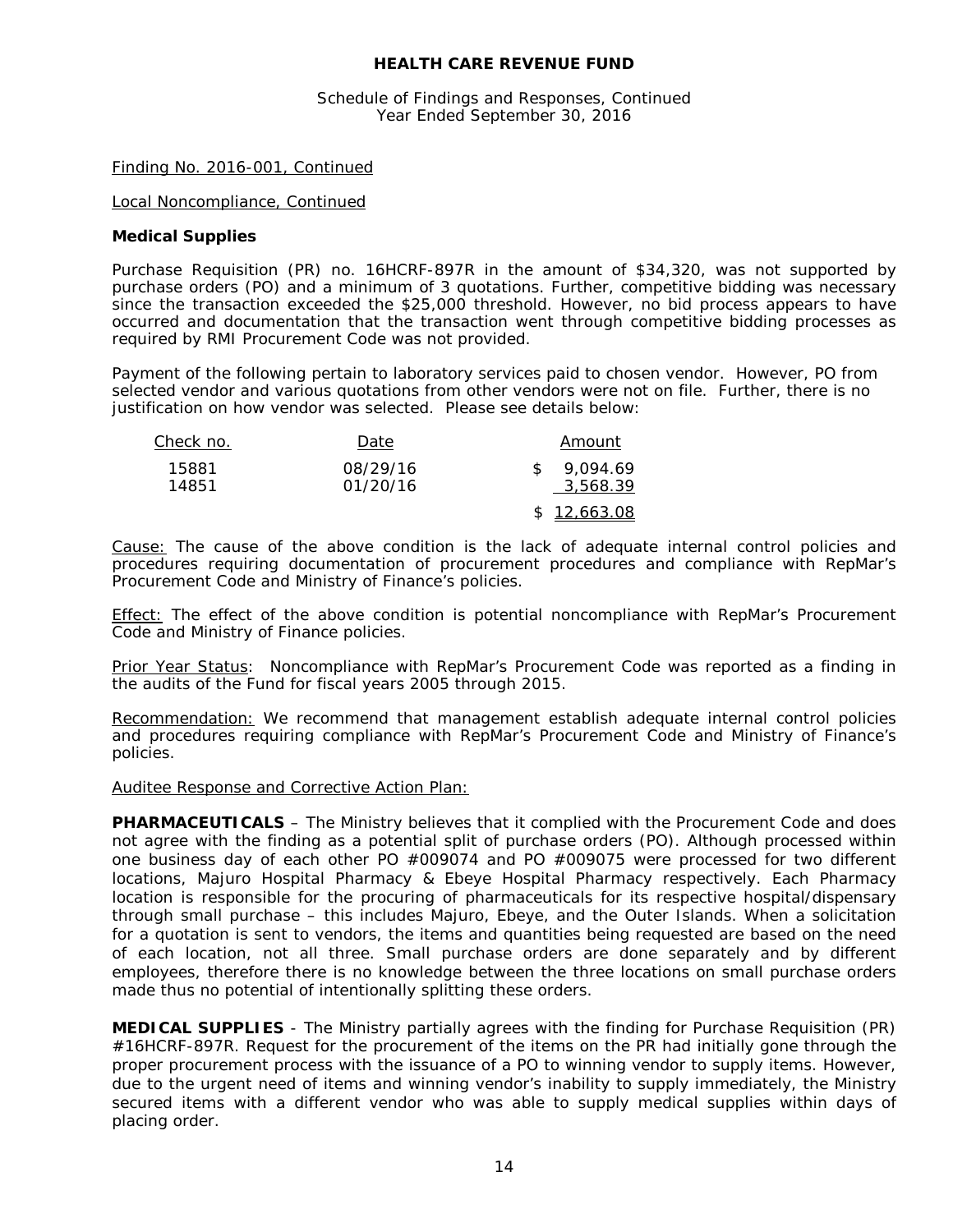#### Schedule of Findings and Responses, Continued Year Ended September 30, 2016

#### Finding No. 2016-001, Continued

#### Local Noncompliance, Continued

#### Auditee Response and Corrective Action Plan:, Continued

However, Ministry does fully agree that although the need for the medical supplies was urgent, PR #16HCRF-897R should have gone through the proper procurement process. The corrective action to this finding is for requesting Departments to go through the procurement process accordingly and to give a shorter deadline to vendors on submission of quotations and expected date of arrival of goods to ensure that goods are received in a timely manner, especially for items that have been previously awarded to vendors and have yet to deliver.

#### Auditor Response:

We reiterate our recommendation wherein management establishes internal control policies and procedures demonstrating compliance with RepMar's Procurement Code.